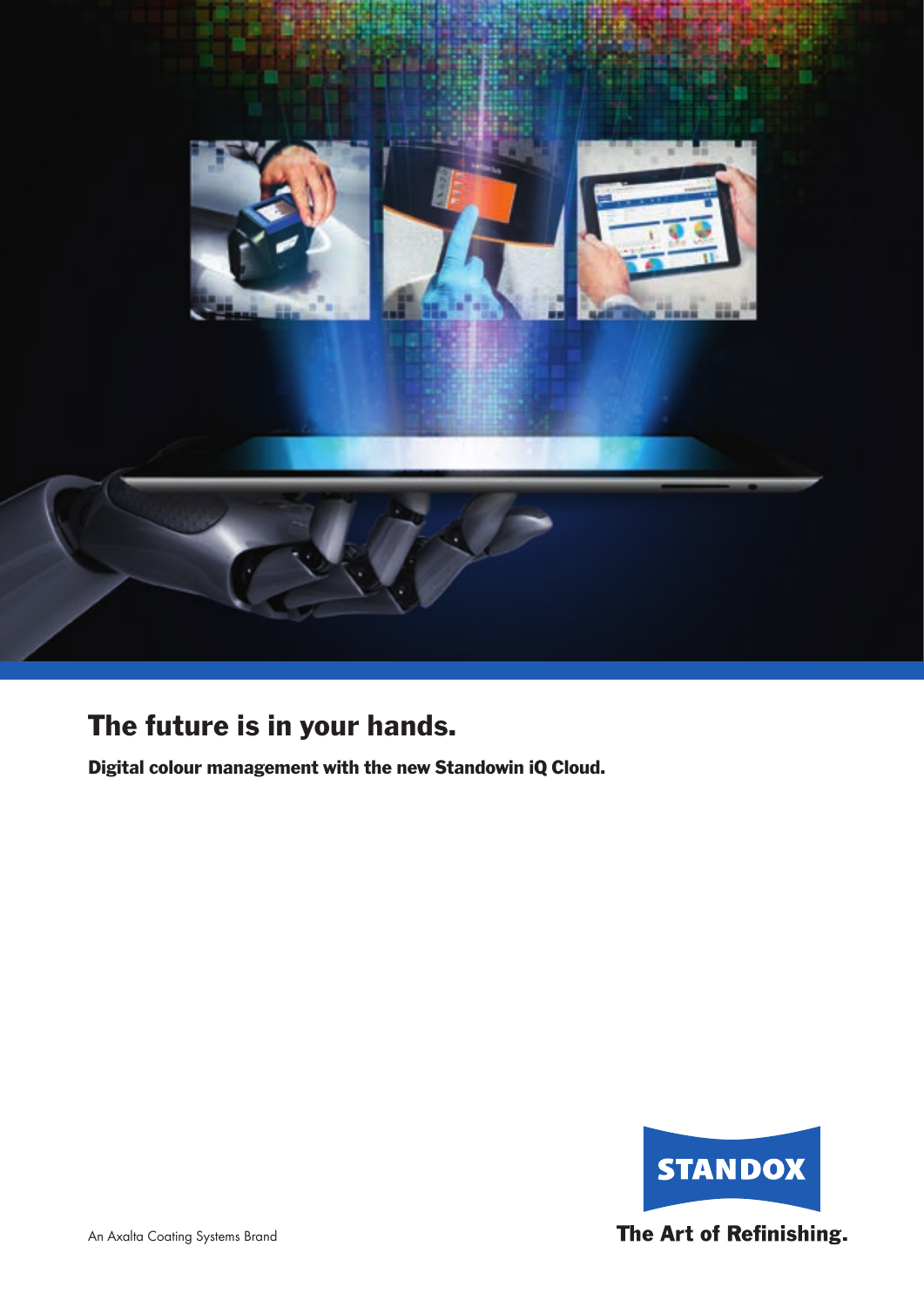# THE STANDOWIN IQ CLOUD IS THE S THE DIGITAL FUTURE.

With the unique Standowin iQ Cloud, everything from colour matching to colour mixing can be done entirely without a PC. And, thanks to a web-based database of over 200,000 constantly updated formulas and a package of mobile devices, you will always achieve optimum colour accuracy. What's more, you also obtain reports summarising key performance data for your business.

Complete digital colour matching with the **Standowin iQ Cloud 100% Top solution** includes:

- the Genius iQ spectrophotometer for digital colour and effect measurement,
- our web-based, constantly updated colour formula database,
- wireless data exchange between peripherals such as label printers and the Sartorius PMA.Vision IP scale,
- and links to other functions such as warehouse or order management, online ordering, overview of key figures, etc.





## Step into the digital future.

It's up to you how fast you want to go with digitisation. Standox digital colour management packages let you make your business future-proof one step at a time.

#### Standowin iQ Cloud 100 %

- A Genius XS connected to network via LAN (PC, scale, printer)
- Objective colour measurement

#### Objective colour measurement with:

- full access to always-current colour formulas
- data protection in the cloud
- no maintenance required
- easy networking
- 100% digital implementation

### Benefits of the Standowin iQ Cloud

- ✓ **Cable-free operation:** Thanks to wireless connectivity.
- ✓ **PC-free process:** Thanks to the web-based colour formula database, the colour formula composition is no longer performed on the PC. The software for the entire colour management process is in the cloud and can be accessed via a web browser.
- ✓ **Complete mobility:** All orders can be sent via a mobile device such as a smartphone or tablet to an IP scale, where the result can be mixed right away.
- ✓ **Maintenance-free installation:** You no longer need to manually update your system or back up your data as it is done automatically in the cloud.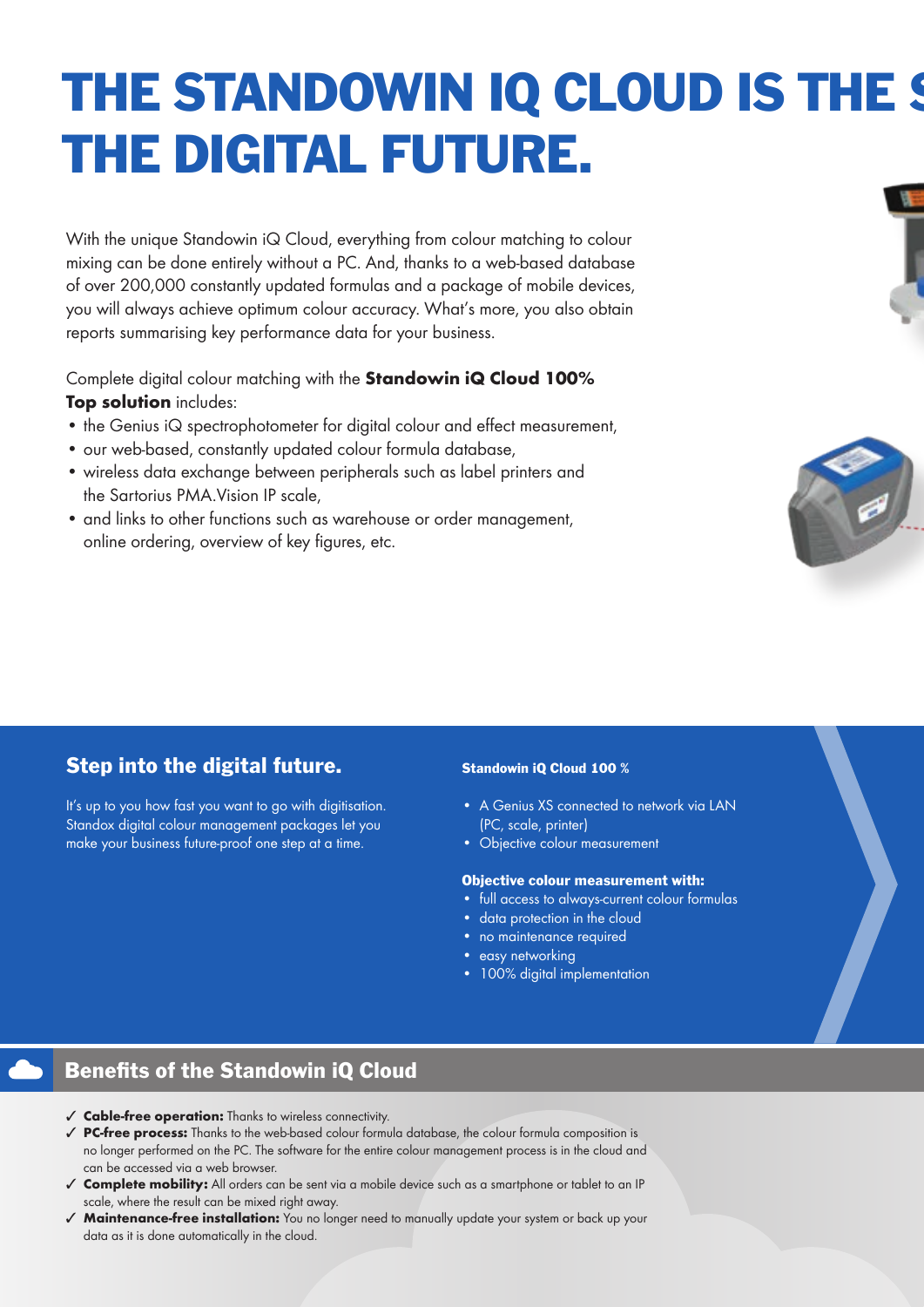# SIMPLEST ROUTE TO



#### Standowin iQ Cloud 100 % Plus

• A Genius iQ wirelessly connected to a network consisting of PC or tablet, scale and printer.

#### In addition to the 100% solution features:

- improved colour matching through colour and effect measurement
- enhanced ease of use with charging station
- high mobility thanks to access via tablet or smartphone
- possibility to separate colour measurement (job intake) and mixing tasks

#### Standowin iQ Cloud 100 % Top

• A Genius iQ integrated in a Wi-Fi network with a Sartorius PMA.Vision scale and mobile devices

#### In addition to the 100% Plus solution features:

- full mobility (also via hotspot)
- no PC required in the mixing room
- open network connection additional scales easily connectable
- easy installation and less maintenance

## Totally mobile

Your team can access the Standowin iQ Cloud from anywhere using any browser-enabled device. That means everyone can do their part in the process - no matter if they are in the office, in the mixing room or in the spray booth. In short, Axalta's wireless colour management technology allows Standox customers to operate more reliably, more efficiently and in a more user-friendly way than ever.